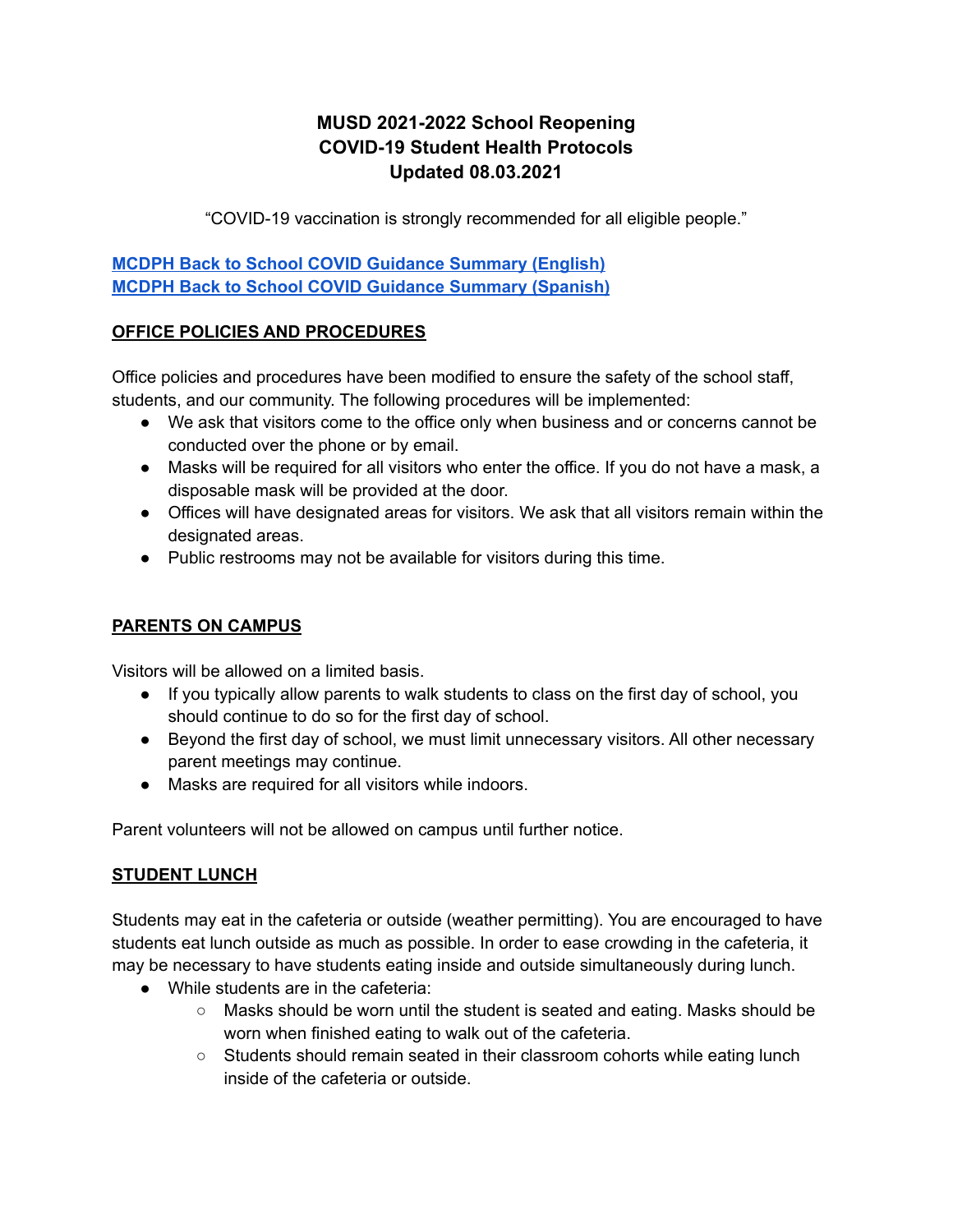- Maximize physical distance as much as possible while eating (especially indoors). Using additional spaces outside of the cafeteria for mealtime seating such as classrooms or the gymnasium can help facilitate distancing. Arrange for eating outdoors as much as feasible.
- Arrange seating in the cafeteria so that tables do not allow for students facing each other while eating lunch. Have all students facing one direction. Combo table/benches provide a great example of not allowing students to face one another.

## **MASKS**

All students and staff are required to wear a mask indoors, regardless of vaccination status.

- MUSD will provide face coverings to students and staff that inadvertently fail to bring one.
- Masks are optional outdoors.
- [Students](https://docs.google.com/document/d/1xjn5frJoNnMR4oawNwBOpUUVm5JBoHmdUZnlrYai04s/edit) refusing to wear masks

Persons exempt from wearing a face covering due to a medical condition must wear a non-restrictive alternative, such as a face shield with a drape at the bottom edge, as long as their condition permits it. Physical distancing will need to be maintained from others. A medical note will need to be provided.

#### **HEALTH SCREENER**

All students will be required to complete the digital Daily Health Screener to receive a green badge to be cleared to report to school, regardless of vaccination status. Teachers will verify the completion of the Health Screener at the beginning of class. If the Health Screener is not complete please follow:

- Secondary students may complete it in class or just outside the classroom door using a personal device or a classroom chromebook. Another option can be to send students to a predetermined location to complete the Health Screener or make parent contact.
- Elementary students will be sent to a predetermined location until parent contact and the Health Screener is completed.

Temperature checks will not be required and will save time during the screening process. Temperature checks will take place only if a student is symptomatic.

### **SANITIZATION PROTOCOL**

- All classrooms, offices, and other used facilities at the school site will be cleaned and disinfected per CDC guidelines.
- All buses will be cleaned and disinfected daily at the end of the day per CDC guidelines.
- Sanitization protocols will continue as per guidelines utilized at the end of last school year. Please refer to Preparing to Educate guidance from the 2020/21 school year.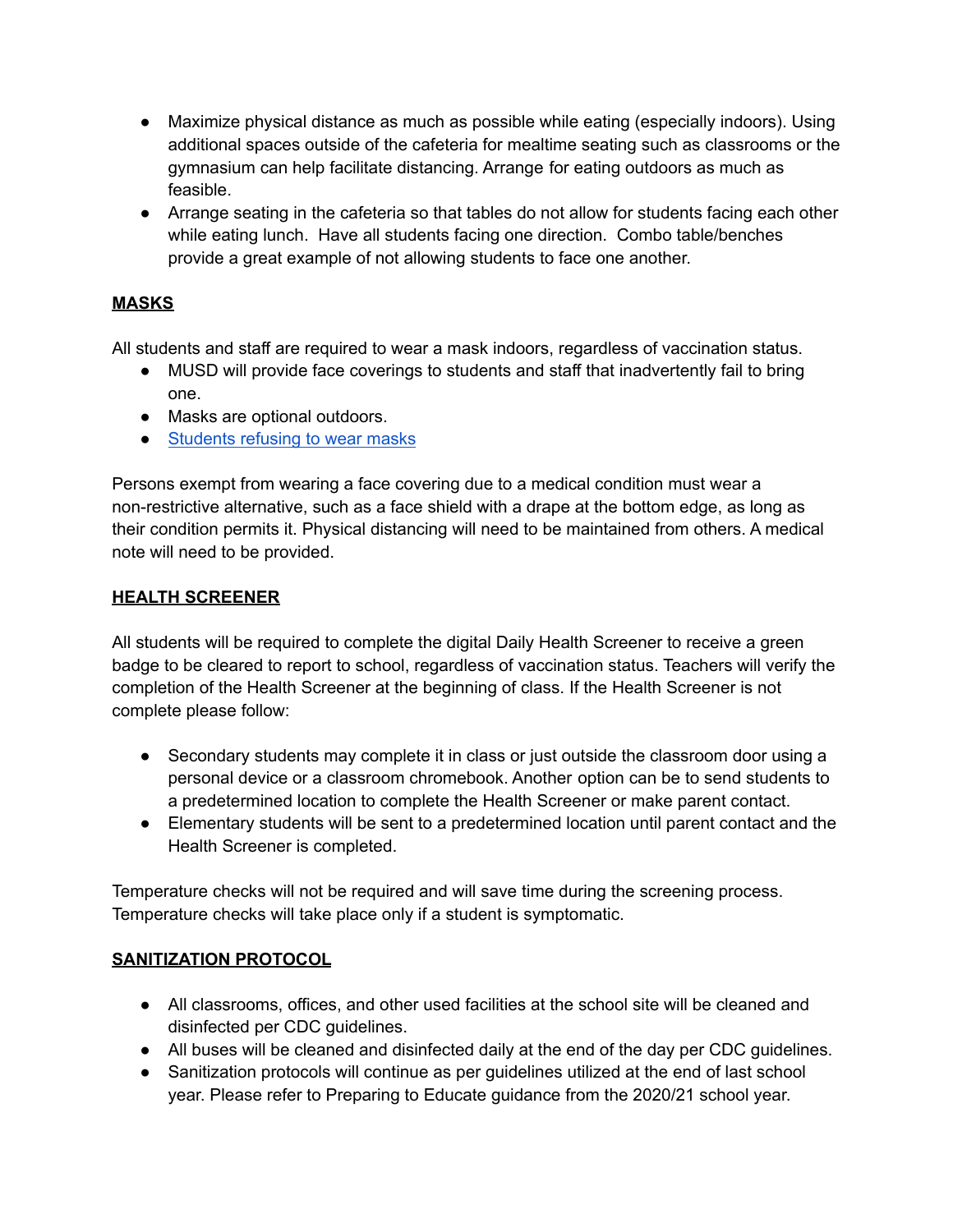## **PHYSICAL DISTANCING**

Physical distancing does not need to occur when other mitigation strategies are in place (i.e. masks).

# **STAYING HOME WHEN SICK AND TESTING**

If a parent/guardian reports that a student is absent because they are displaying symptoms of COVID-19 the student may not return to in-person instruction until they have met the California Department of Public Health's (CDPH) criteria to return to school:

- At least 24 hours have passed since resolution of fever without the use of fever reducing medications; and other symptoms have improved. **AND**
- A copy of a negative COVID test has been provided to the school, **OR**
- A healthcare provider has provided documentation that the symptoms are typical of their underlying chronic condition (i.e. allergies or asthma) **OR**
- A healthcare provider has confirmed an alternative named diagnosis (i.e. strep, flu) **OR**
- At least 10 days have passed since the symptom onset.

Covid-19 symptoms include:

- Fever (100.4 or higher) or chills
- Cough
- Shortness of breath
- Sore throat
- Headache
- New loss of taste or smell
- Congestion or runny nose
- Nausea or vomiting
- Diarrhea
- Fatigue

# **QUARANTINE GUIDELINES (STUDENTS ONLY)**

When a student becomes symptomatic at school:

- The student must be picked up from school by a parent or guardian.
- Students that test positive for COVID-19 and/or students with COVID-19 symptoms who choose not to test for COVID-19, must stay home for 10 days AND be fever free for 24 hours without the use of fever-reducing medication (example: Tylenol or Motrin), AND all other symptoms improved.
- A student with a negative COVID-19 test or medical clearance can return to school.

### **SIBLINGS**

Siblings of a symptomatic student may stay in the classroom setting while the index student awaits COVID testing results. Siblings of the index student are subject to a 20 day removal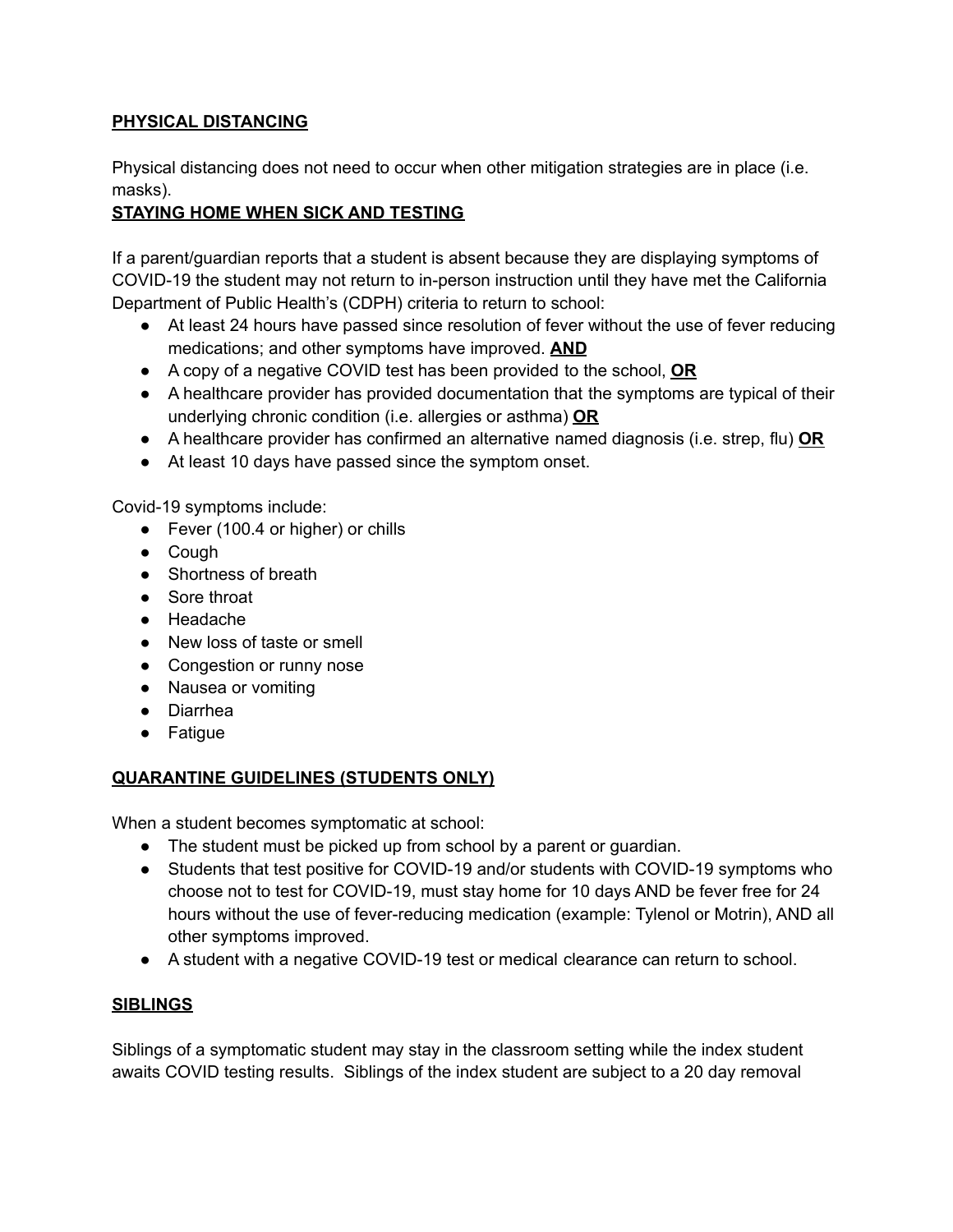from the classroom setting if the index student does not COVID test, or isolate from other family members.

## **STUDENT ON QUARANTINE/ISOLATION**

- A student who is quarantined will receive an independent work packet and/or online assignment. Parents should expect the assignments emailed to their child's school email address.
- A teacher or support staff is available to support the student upon request.

## **ISOLATION SPACE**

Used for students with symptoms only:

- The isolation space will only be used for COVID-19 related symptoms.
- Site staff will support students who may enter this room.
- If a student demonstrates COVID-19 symptoms he/she will not be permitted back into the classroom.
- Parents will be notified and asked to come to the office to pick up their child or make other arrangements to ensure the student gets home safely.
- Once the parent or guardian arrives, staff will escort the child to their parent/guardian.

# **VACCINATED**

People are considered fully vaccinated for COVID-19: two weeks after they have received the second dose in a 2-dose series (Pfizer-BioNTech or Moderna), or two weeks or more after they have received a single-dose vaccine (Johnson and Johnson)

Following a known exposure, fully vaccinated people do not need to quarantine if asymptomatic.

### **UNVACCINATED (when both parties are wearing a mask)**

If both parties were wearing a mask in the indoor classroom setting, unvaccinated students and staff who are close contacts (more than 15 minutes over a 24-hour period within 6 ft indoors) may undergo a modified 10 day quarantine as follows. They may continue to attend school for in-person instruction if they:

- 1. Are asymptomatic
- 2. Continue to appropriately mask, as required;
- 3. Undergo at least twice weekly testing (district may provide)during the 10 day quarantine; and
- 4. Continue to quarantine for all extracurricular activities at school, including sports, and activities within the community setting.